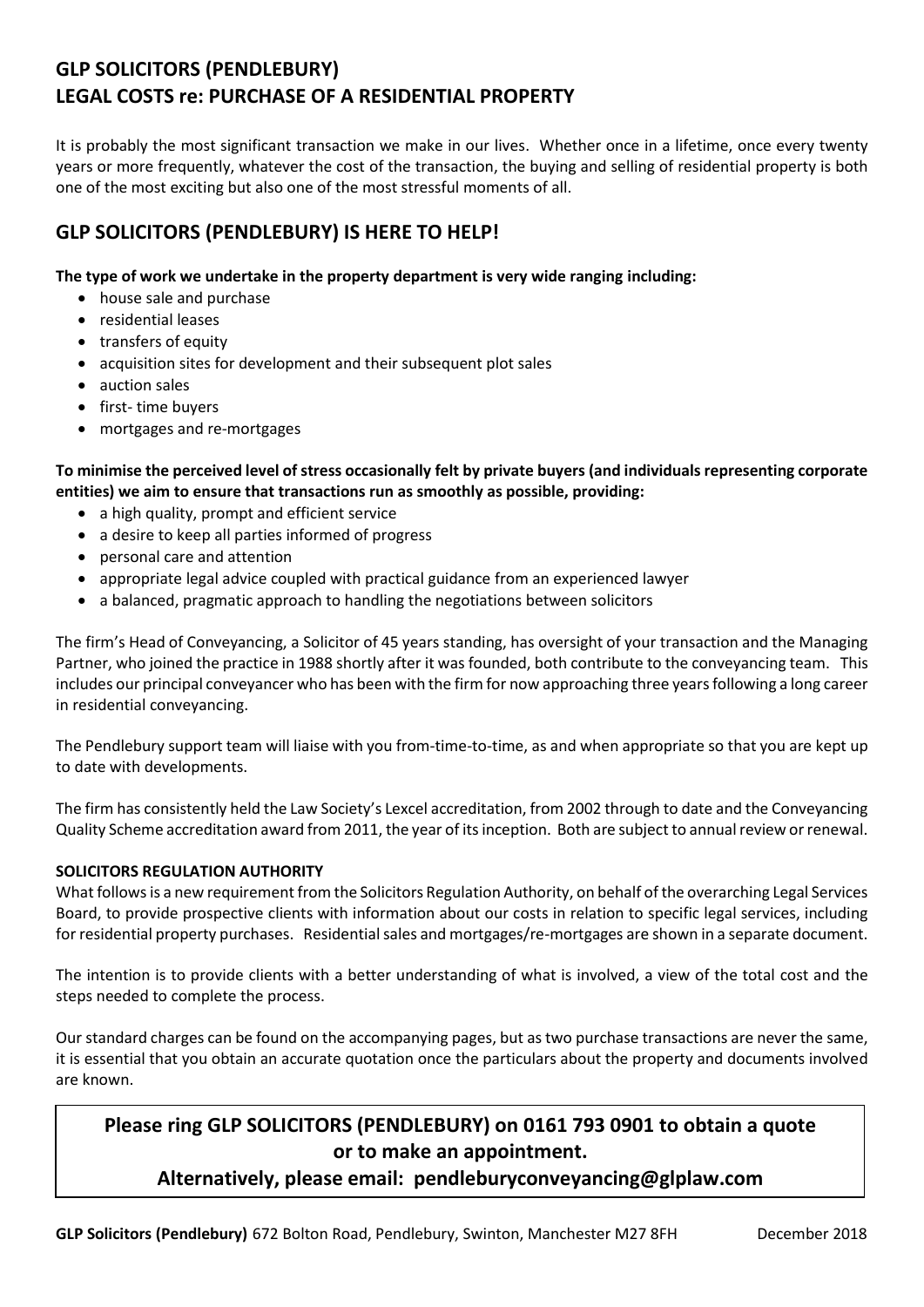# **GLP SOLICITORS (PENDLEBURY) PURCHASE OF A RESIDENTIAL PROPERTY**

This is a brief outline of the various aspects of the work involved:

### **STANDARD PROCEDURES:**

- considering all information sent by the seller's conveyancer and raising any additional pre-contract enquiries
- agreeing the form of the Contract
- raising searches and checking all results
- attending to all related correspondence, telephone calls, faxes and emails
- preparing a report to you on matters of title, contract, pre-contract searches and enquiries relating to the property
- reporting to you on your mortgage offer
- sending contract, mortgage deed and Stamp Duty Land Transaction Return form to you for execution
- confirming your instructions for exchange of Contracts and completion including receiving the deposit payable on exchange
- arranging for the exchange of Contract
- preparing the purchase deed to transfer ownership of the property to you and raising pre- completion searches and enquiries
- preparing a completion statement
- completing the transaction
- attending to formalities relating to Stamp Duty Land Tax, and registering the transaction at the Land Registry

### **ESTIMATED FEES AND DISBURSEMENTS**

#### **1) PROFESSIONAL (LEGAL) FEES**

Our standard fees for a typical house purchase can be taken from the following table but these are dependent on the property location (primarily if in the 'home counties' around London), the specific circumstances of the transaction or if unregistered land is involved.

| <b>FREEHOLD - Purchase Value:</b> |          | <b>Professional Fee:</b> |                     |            | <b>Professional Fee:</b> |
|-----------------------------------|----------|--------------------------|---------------------|------------|--------------------------|
| Up to                             | £125,000 | £495 (plus VAT)          | £400,001 to         | £500.000   | £850 (plus VAT)          |
| £125,001 to                       | £150,000 | £550 (plus VAT)          | £500,001 to         | £600,000   | £950 (plus VAT)          |
| £150,001 to                       | £175,000 | £600 (plus VAT)          | £600,001 to         | £800,000   | $f1,050$ (plus VAT)      |
| £200,001 to                       | £300,000 | £650 (plus VAT)          | £800,001 to         | £1,000,000 | $f1,095$ (plus VAT)      |
| £300,001 to                       | £400,000 | £750 (plus VAT)          | £1,000,000 and over |            | $f1,250$ (plus VAT)      |

#### **LEASEHOLD - Purchase Value:**

| Up to       | £125,000 | £560 (plus VAT)   | £400,001 to         | £500,000       | £925 (plus VAT)     |
|-------------|----------|-------------------|---------------------|----------------|---------------------|
| £125,001 to | £150,000 | $£625$ (plus VAT) | £500,001 to         | £600.000       | $f1,050$ (plus VAT) |
| £150,001 to | £175,000 | £675 (plus VAT)   | £600,001 to         | £800.000       | $f1,125$ (plus VAT) |
| £200,001 to | £300,000 | £725 (plus VAT)   | £800,001 to         | $ $ £1,000,000 | $f1,170$ (plus VAT) |
| £300,001 to | £400,000 | £825 (plus VAT)   | £1,000,000 and over |                | $f1,325$ (plus VAT) |

These figures may vary in cases with special complications. This is why we will always give you an individual cost estimate at the start of the transaction, taking into account the actual features of your purchase, including:

| • 'Help to Buy' application re ISA Bonus                                   | £50  | plus VAT |
|----------------------------------------------------------------------------|------|----------|
| • administrative charge if a 'gifted deposit' is involved                  | £75  | plus VAT |
| • approximate search fees (these vary from one local authority to another) | £200 | plus VAT |
| • electronic money transfer fee, per transaction                           | f15  | plus VAT |
| • pre-completion searches approximately                                    | £11  | plus VAT |
|                                                                            |      |          |

Stamp Duty tax (see official calculator: https://www.gov.uk/stamp-duty-land-tax/residential-property-rates)

Land Registry fee(see official calculator: http://landregistry.data.gov.uk/fees-calculator.html)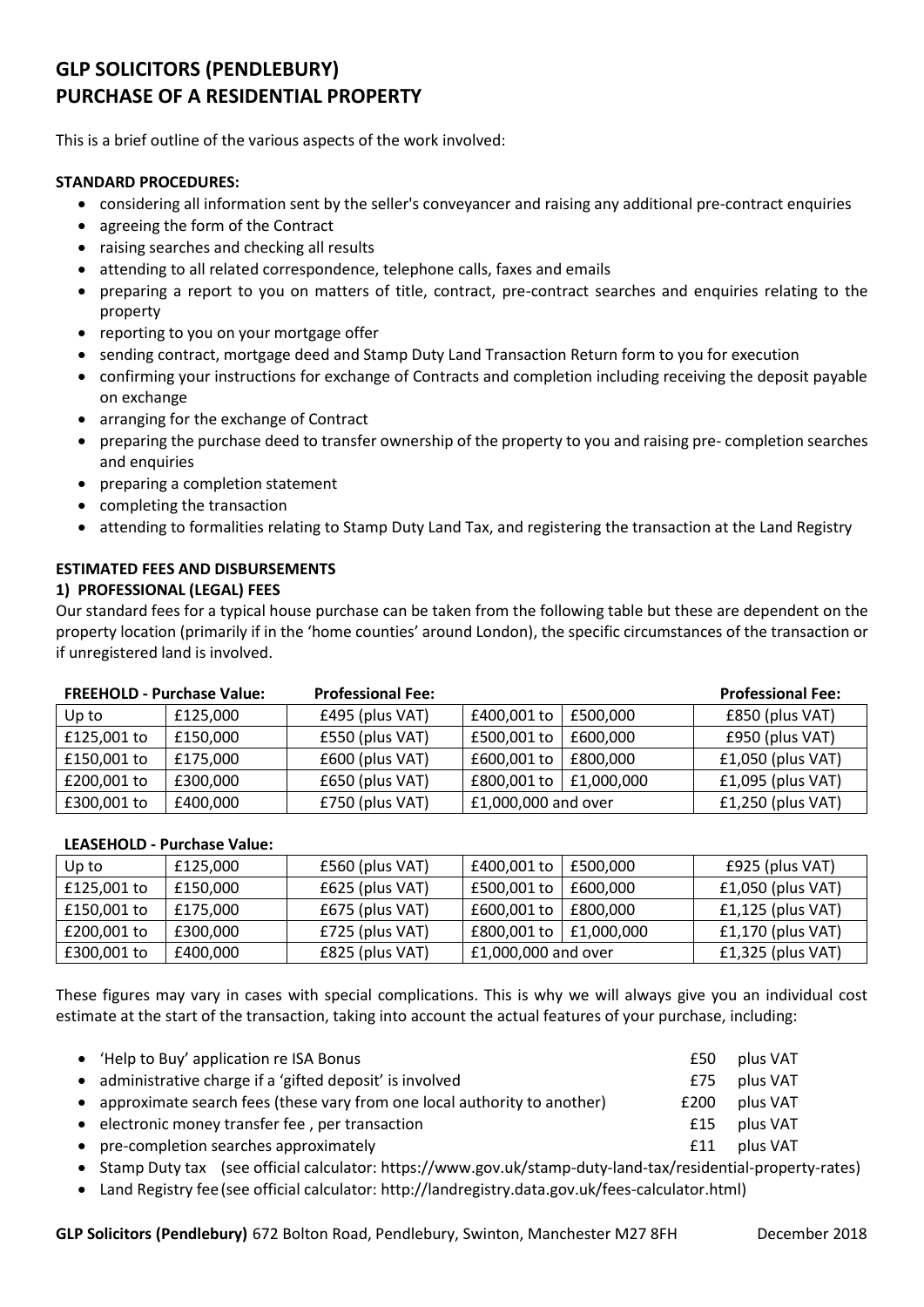#### **ADDITIONAL ANTICIPATED DISBURSEMENTS FOR LEASEHOLD PURCHASE \***

- Notice of Transfer fee
- This fee if chargeable is set out in the lease, determined by the Landlord. This could be from £10 to £300\*\*. Notice of Charge fee (if the property is to be mortgaged)
- This fee is set out in the lease, determined by the Landlord. The fee may be as above\*\*, (also plus VAT).
- Deed of Covenant fee This fee is provided by the management company for the property and can be difficult to estimate. Often it is between £100 & £350 (plus VAT)
- Certificate of Compliance fee

To be confirmed upon receipt of the lease, as this can range between £30 & £150 (plus VAT)

*\*These fees vary from property to property and can on occasion be significantly more than the ranges given above. We can give you an accurate figure once we have sight of your specific documents. You should also be aware that ground rent and service charge are likely to apply throughout your ownership of the property. We will confirm the ground rent and the anticipated service charge as soon as we receive this information.* 

For the six months to November 2018, our average residential conveyancing fees for house purchases (before solicitor's costs and disbursements) ranged from £495 to £1,100.

## **2) DISBURSEMENTS**

Disbursements, as defined for VAT purposes, are costs related to your matter that are payable to third parties, such as Land Registry fees and which do not add value to the legal work that we undertake on your behalf. We handle the payment of the disbursements on your behalf to ensure a smoother process.

Stamp Duty or Land Tax (on purchase) depends on the purchase price of your property. You can calculate the amount you will need to pay by using HMRC's website or if the property is located in Wales by using the Welsh Revenue Authority's website.

Land Registry registration fee - You can calculate the amount you will need to pay by using Land Registry's website.

#### **BY WAY OF EXAMPLE:**

For a purchase of a registered freehold residential property at £250,000 with no complications and no mortgage:-

| 1. pre-exchange searches                         | £162.00 | £194.20   | inc. VAT |
|--------------------------------------------------|---------|-----------|----------|
| 2. post exchange/pre-completion searches         | £11.00  | £13.20    | inc. VAT |
| 3. electronic bank transfer fee                  | £15.00  | £3.00     | inc. VAT |
| 4. admin fee re Stamp Duty return online         | £75.00  | £90.00    | inc. VAT |
| 5. admin fee re Land Registry application online | £50.00  | £60.00    | inc. VAT |
| 6. our professional fee                          | £650.00 | £780.00   | inc. VAT |
| 7. TOTAL SOLICITORS FEES & COSTS                 |         | £1,141.20 |          |
| 8. Stamp Duty Land Tax (in this example, 2%)     |         | £5,000.00 |          |
| 9. Land Registry fee                             |         | £135.00   |          |
| 10. ESTIMATED TOTAL (INCLUDING DISBURSEMENTS)    |         | £6,276.20 |          |
|                                                  |         |           |          |

#### **OTHER CONSIDERATIONS**

Our estimates do not include any advice about the following aspects: -

- taxation issues
- matters relating to survey or the state and condition of the property
- checking the identity of your seller
- the validity or enforceability of any guarantees relating to work done at the property
- the affordability, suitability or otherwise of any mortgage or loan you are obtaining
- $\bullet$  aborted transactions: we reserve the right to charge a fee when a transaction is aborted.